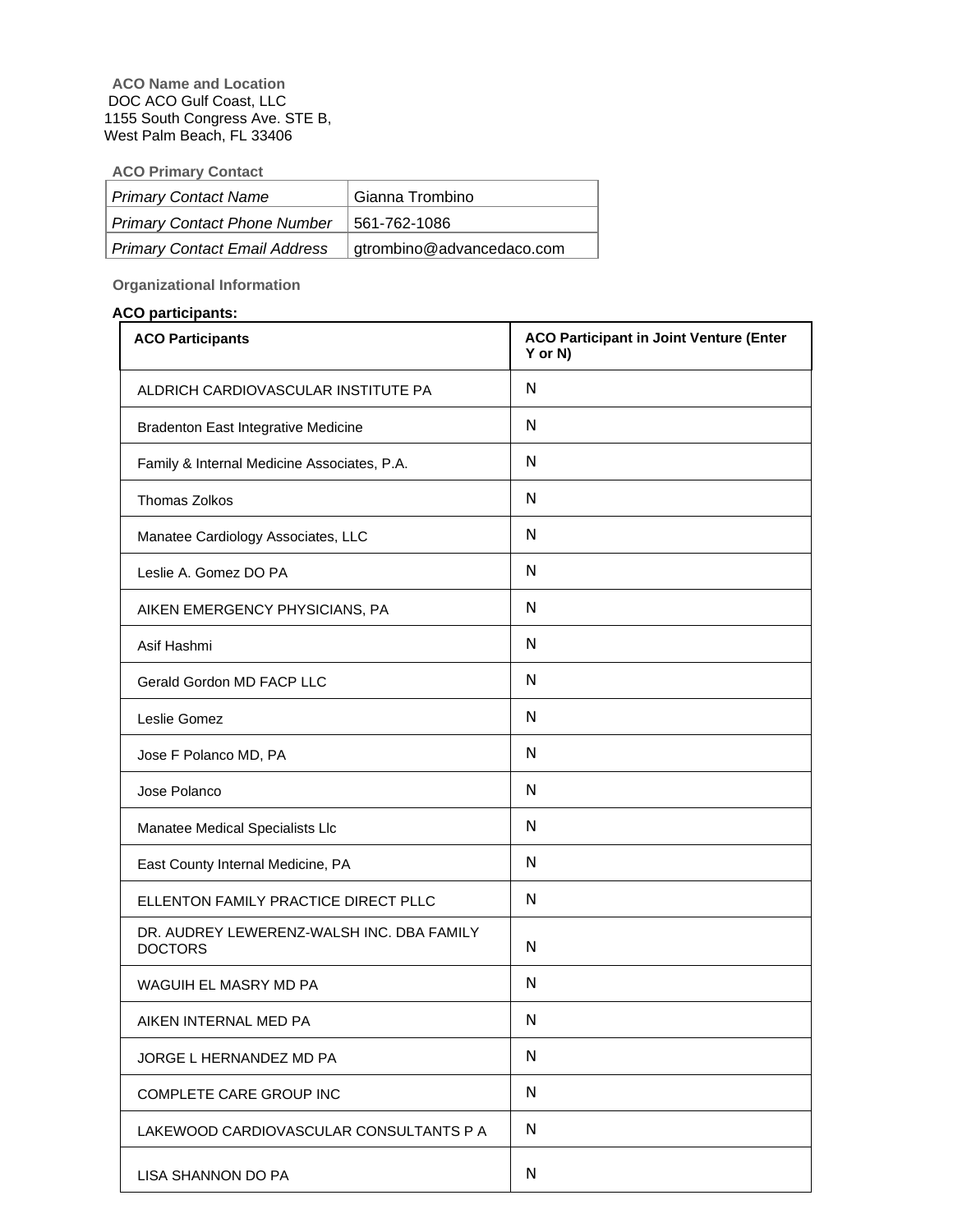| LIFESTREAM FAMILY MEDICINE PA     | N |
|-----------------------------------|---|
| SPRINGWOOD LAKE PRIMARY CARE, LLC | N |
| MANATEE PHYSICIAN ALLIANCE LLC    | N |
| Stoev And Stoev Md Pa             | N |
| Deldar Inc                        | N |

## **ACO governing body:**

| <b>Member</b>    |                   | Member's<br>Votina    | <b>Membership Type</b> | <b>ACO Participant</b><br><b>TIN Legal</b> |                                                     |  |
|------------------|-------------------|-----------------------|------------------------|--------------------------------------------|-----------------------------------------------------|--|
| <b>Last Name</b> | <b>First Name</b> | <b>Title/Position</b> | <b>Power</b>           |                                            | <b>Business</b><br>Name/DBA, if<br>Applicable       |  |
| Lane             | Lori              | Chairman/CEO          | $\mathbf 0$            | Stakeholder                                | N/A                                                 |  |
| McCullough       | Thomas            | <b>Voting Member</b>  | $\mathbf{1}$           | <b>ACO Participant</b><br>Representative   | Aiken Internal<br>Medicine Associates,<br><b>PA</b> |  |
| Hashmi           | Asif              | <b>Voting Member</b>  | $\mathbf{1}$           | <b>ACO Participant</b><br>Representative   | Asif A Hashmi, MD                                   |  |
| <b>Brainard</b>  | Karen             | <b>Voting Member</b>  | $\mathbf{1}$           | <b>ACO Participant</b><br>Representative   | <b>Bradenton East</b><br>Integrative Medicine       |  |
| Wilkinson        | Suzanne           | CFO                   | $\mathbf{1}$           | <b>ACO Participant</b><br>Representative   | Manatee Internal<br>Medicine                        |  |
| Reid             | Terry             | <b>Voting Member</b>  | 1                      | Medicare<br>Beneficiary<br>Representative  | N/A                                                 |  |
| Gordon           | Gerald            | <b>Voting Member</b>  | $\mathbf{1}$           | <b>ACO Participant</b><br>Representative   | <b>Gerald Gordon MD</b><br><b>FACP LLC</b>          |  |
| Jemmoua          | Kamal             | <b>Voting Member</b>  | $\mathbf{1}$           | Stakeholder                                | N/A                                                 |  |
| Sammour          | Adnan             | <b>Voting Member</b>  | $\mathbf{1}$           | <b>ACO Participant</b><br>Representative   | <b>Manatee Medical</b><br>Specialist                |  |
| Kunwar           | Shaan             | <b>Voting Member</b>  | $\mathbf{1}$           | <b>ACO Participant</b><br>Representative   | East County<br>Internal Medicine,<br>P.A.           |  |
| Polanco          | Jose              | <b>Voting Member</b>  | $\mathbf{1}$           | <b>ACO Participant</b><br>Representative   | Jose F Polanco<br>M.D., P.A.                        |  |
| Aldrich          | Martin            | <b>Voting Member</b>  | $\mathbf{1}$           | <b>ACO Participant</b><br>Representative   | Aldrich<br>Cardiovascular<br>Institute              |  |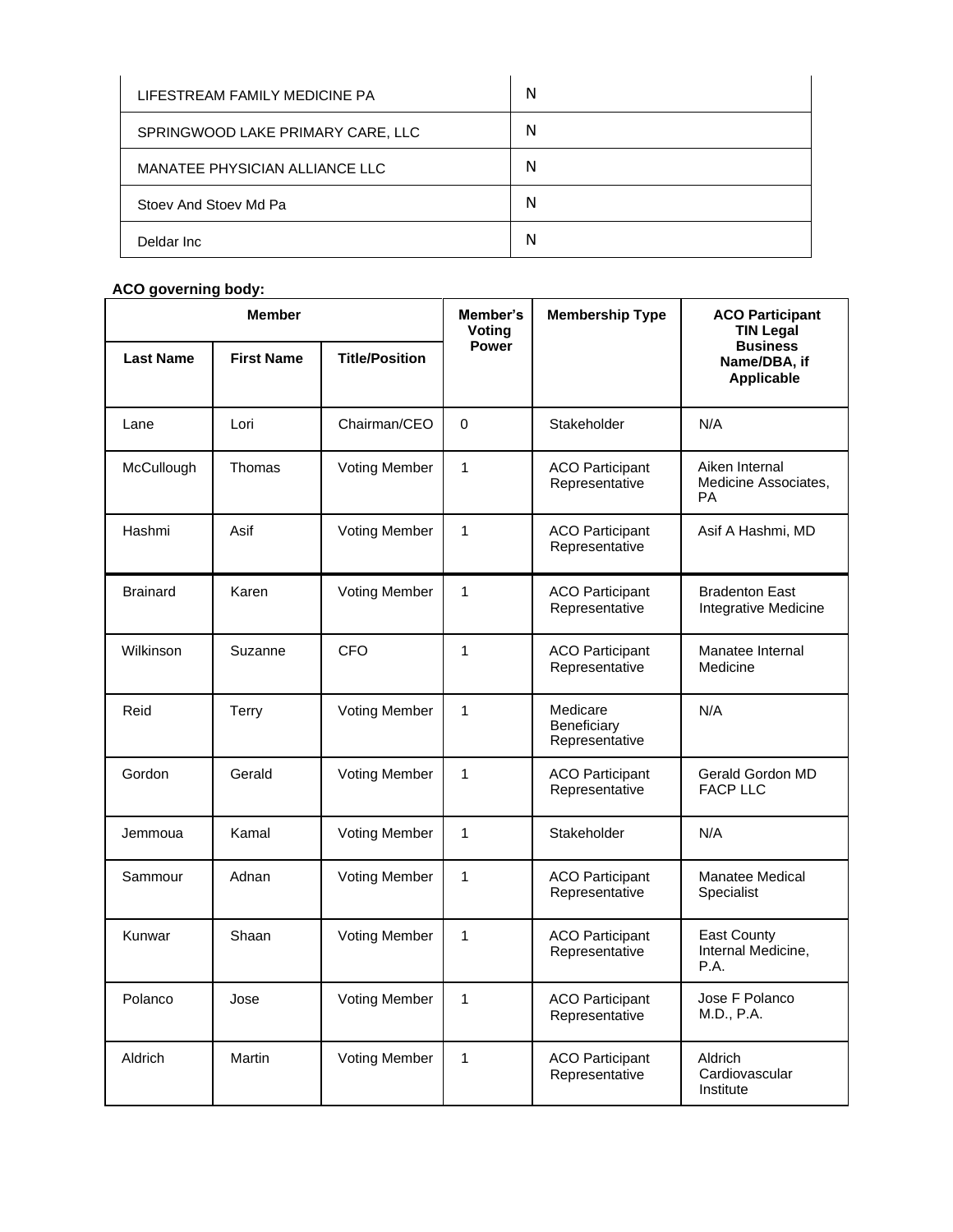### **Key ACO clinical and administrative leadership:**

| David Klebonis | ACO Executive                         |
|----------------|---------------------------------------|
| Lori Lane      | <b>Medical Director</b>               |
| Thomas Leach   | <b>Compliance Officer</b>             |
| Jessica Bailey | Quality Assurance/Improvement Officer |

### **Associated committees and committee leadership:**

| <b>Committee Name</b>                                 | <b>Committee Leader Name and Position</b> |
|-------------------------------------------------------|-------------------------------------------|
| <b>Executive Committee</b>                            | Asif Hashmi, Chairman                     |
| <b>Finance Committee</b>                              | Colin Campbell, Chairman                  |
| Health Policy & Quality Improvement Committee         | Lori Lane, Chairman                       |
| <b>Health Analytics</b>                               | Gerald Gordon, Chairman                   |
| <b>Patient Engagement and Education Committee</b>     | Asif Hashmi, Chairman                     |
| <b>Clinical Programs/Provider Education Committee</b> | Jose Polanco, Chairman                    |
| Compliance & Peer Quality Review Committee            | Shaan Kunwar, Chairman                    |

### **Types of ACO participants, or combinations of participants, that formed the ACO:**

- ACO professionals in a group practice arrangement
- Networks of individual practices of ACO professionals

### **Shared Savings and Losses**

### **Amount of Shared Savings/Losses**

- First Agreement Period
	- o Performance Year 2020, \$0
	- o Performance Year 2019, \$0
	- o Performance Year 2018, \$0

### **Shared Savings Distribution**

- First Agreement Period
	- o Performance Year 2020
		- Proportion invested in infrastructure: NA
		- Proportion invested in redesigned care processes/resources: NA
		- Proportion of distribution to ACO participants: NA
	- o Performance Year 2019
		- Proportion invested in infrastructure: NA
		- Proportion invested in redesigned care processes/resources: NA
		- Proportion of distribution to ACO participants: NA
	- o Performance Year 2018
		- Proportion invested in infrastructure: NA
		- Proportion invested in redesigned care processes/resources: NA
		- Proportion of distribution to ACO participants: NA